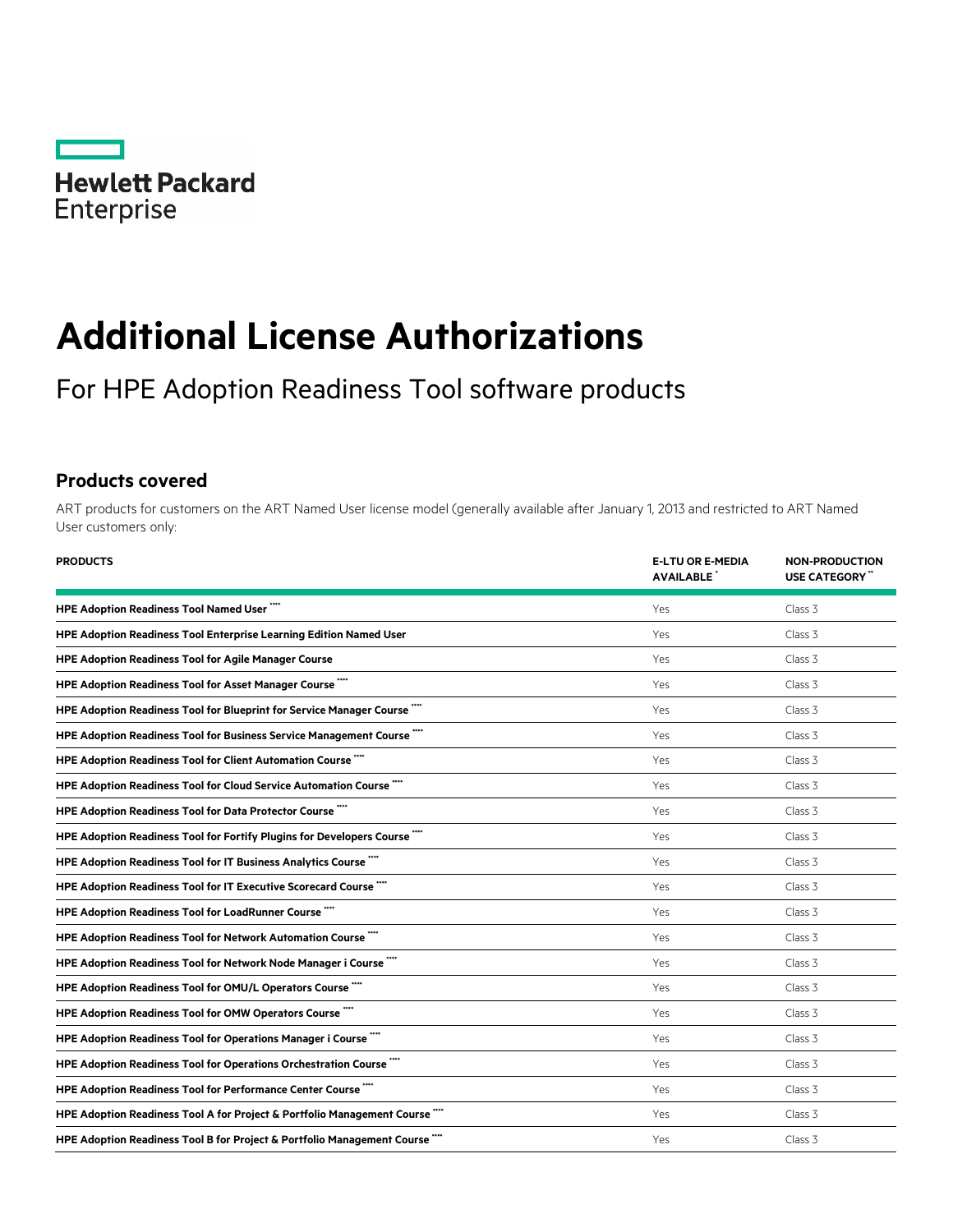| HPE Adoption Readiness Tool for Project & Portfolio Management Application Portfolio Management Course | Yes | Class 3 |
|--------------------------------------------------------------------------------------------------------|-----|---------|
| HPE Adoption Readiness Tool for Application Lifecycle Management and Quality Center Course             | Yes | Class 3 |
| <b>HPE Adoption Readiness Tool for Records Manager Course</b>                                          | Yes | Class 3 |
| <b>HPE Adoption Readiness Tool for Server Automation Course</b>                                        | Yes | Class 3 |
| <b>HPE Adoption Readiness Tool for Service Anywhere Course</b>                                         | Yes | Class 3 |
| <b>HPE Adoption Readiness Tool for Service Manager Course</b>                                          | Yes | Class 3 |
| HPE Adoption Readiness Tool for Service Manager Integrations and Additional Topics Course              | Yes | Class 3 |
| HPE Adoption Readiness Tool for Service Virtualization Course                                          | Yes | Class 3 |
| HPE Adoption Readiness Tool for UCMDB Configuration Manager Course                                     | Yes | Class 3 |
| HPE Adoption Readiness Tool for Unified Functional Testing Course *** and ""                           | Yes | Class 3 |
| HPE Adoption Readiness Tool for WorkSite Course                                                        | Yes | Class 3 |

\* Any product sold as E-LTU or E-Media shall be delivered electronically regardless of any contrary designation in a purchase order.

\*\* Non-production use rights, if any, can be found at **[www.hpe.com/software/SWlicensing](http://www.hpe.com/software/SWlicensing)**.

\*\*\* HPE Adoption Readiness Tool for Unified Functional Testing was previously called HPE Adoption Readiness Tool for QuickTest Professional. \*\*\*\* Previosuly HP branded and called starting with "HP Adoption Readiness Tool".

ART products for customers on the ART Enterprise license model (generally available until January 1, 2013) and restricted to ART Enterprise customers only:

| <b>PRODUCTS</b>                                                                       | <b>E-LTU OR E-MEDIA</b><br><b>AVAILABLE</b> | <b>NON-PRODUCTION</b><br>USE CATEGORY " |
|---------------------------------------------------------------------------------------|---------------------------------------------|-----------------------------------------|
| HPE Adoption Readiness Tool Author Dev Kit ""                                         | Yes                                         | Class 3                                 |
| HPE Adoption Readiness Tool Enterprise Learning Edition Author Dev Kit                | Yes                                         | Class 3                                 |
| <b>HPE Adoption Readiness Tool for Agile Manager</b>                                  | Yes                                         | Class 3                                 |
| HPE Adoption Readiness Tool for Asset Manager Course Enterprise ""                    | Yes                                         | Class 3                                 |
| HPE Adoption Readiness Tool for Blueprint for Service Manager Course Enterprise "     | Yes                                         | Class 3                                 |
| HPE Adoption Readiness Tool for Business Service Management Course Enterprise ""      | Yes                                         | Class 3                                 |
| HPE Adoption Readiness Tool for Client Automation Course Enterprise ""                | Yes                                         | Class 3                                 |
| HPE Adoption Readiness Tool for Cloud Service Automation Course Enterprise ""         | Yes                                         | Class 3                                 |
| HPE Adoption Readiness Tool for Data Protector Course Enterprise ""                   | Yes                                         | Class 3                                 |
| HPE Adoption Readiness Tool for Fortify Plugins for Developers Course Enterprise ""   | Yes                                         | Class 3                                 |
| HPE Adoption Readiness Tool for IT Business Analytics Course Enterprise ""            | Yes                                         | Class 3                                 |
| HPE Adoption Readiness Tool for IT Executive Scorecard Course Enterprise ""           | Yes                                         | Class 3                                 |
| HPE Adoption Readiness Tool for LoadRunner Course Enterprise ""                       | Yes                                         | Class 3                                 |
| HPE Adoption Readiness Tool for Network Automation Course Enterprise ""               | Yes                                         | Class 3                                 |
| HPE Adoption Readiness Tool for Network Node Manager i Course Enterprise ""           | Yes                                         | Class 3                                 |
| HPE Adoption Readiness Tool for OMU/L Operators Course Enterprise ""                  | Yes                                         | Class 3                                 |
| HPE Adoption Readiness Tool for OMW Operators Course Enterprise ""                    | Yes                                         | Class 3                                 |
| HPE Adoption Readiness Tool for Operations Manager i Course Enterprise ""             | Yes                                         | Class 3                                 |
| HPE Adoption Readiness Tool for Operations Orchestration Course Enterprise ""         | Yes                                         | Class 3                                 |
| HPE Adoption Readiness Tool for Performance Center Course Enterprise ""               | Yes                                         | Class 3                                 |
| HPE Adoption Readiness Tool A for Project & Portfolio Management Course Enterprise "" | Yes                                         | Class 3                                 |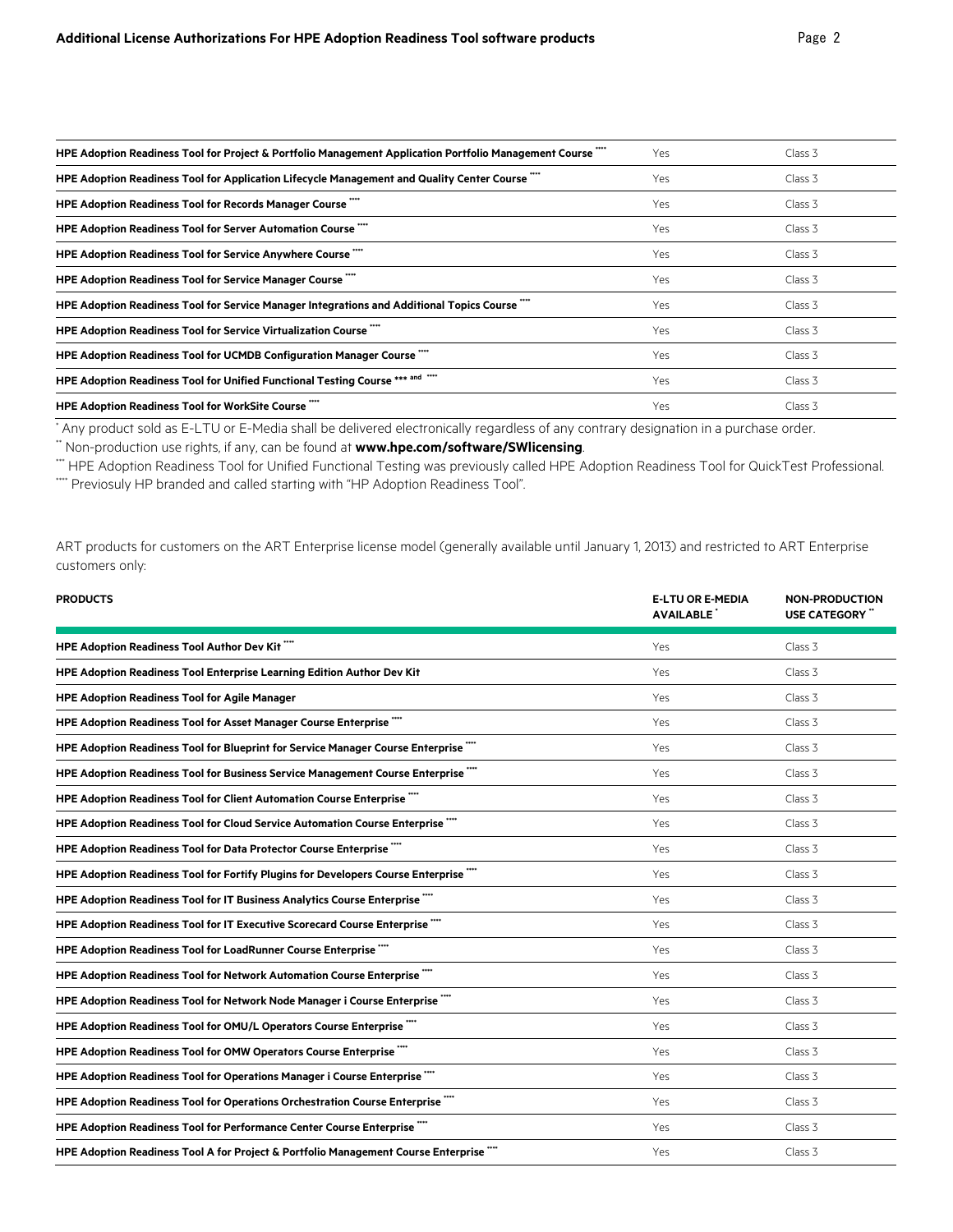| HPE Adoption Readiness Tool B for Project & Portfolio Management Course Enterprise                                    | Yes        | Class 3 |
|-----------------------------------------------------------------------------------------------------------------------|------------|---------|
| HPE Adoption Readiness Tool for Project & Portfolio Management Application Portfolio Management Course<br>Enterprise" | Yes.       | Class 3 |
| HPE Adoption Readiness Tool for Application Lifecycle Management and Quality Center Course Enterprise                 | Yes        | Class 3 |
| HPE Adoption Readiness Tool for Records Manager Course Enterprise ""                                                  | Yes.       | Class 3 |
| HPE Adoption Readiness Tool for Server Automation Course Enterprise ""                                                | Yes        | Class 3 |
| HPE Adoption Readiness Tool for Service Anywhere Course Enterprise ""                                                 | Yes.       | Class 3 |
| <b>HPE Adoption Readiness Tool for Service Manager Course Enterprise</b>                                              | Yes        | Class 3 |
| HPE Adoption Readiness Tool for Service Manager Integrations and Additional Topics Course Enterprise                  | Yes.       | Class 3 |
| HPE Adoption Readiness Tool for Service Virtualization Course Enterprise ""                                           | Yes.       | Class 3 |
| HPE Adoption Readiness Tool for UCMDB Configuration Manager Course Enterprise                                         | Yes        | Class 3 |
| HPE Adoption Readiness Tool for Unified Functional Testing Course Enterprise *** and ""                               | <b>Yes</b> | Class 3 |
| HPE Adoption Readiness Tool for WorkSite Course Enterprise"                                                           | Yes        | Class 3 |

\*Any product sold as E-LTU or E-Media shall be delivered electronically regardless of any contrary designation in a purchase order.

\*\* Non-production use rights, if any, can be found at **[www.hpe.com/software/SWlicensing](http://www.hpe.com/software/SWlicensing)**.

\*\*\* HPE Adoption Readiness Tool for Unified Functional Testing was previously called HPE Adoption Readiness Tool for QuickTest Professional. \*\*\*\* Previosuly HP branded and called starting with "HP Adoption Readiness Tool".

# **Definitions**

Capitalized terms not otherwise defined in this ALA document are defined in the governing agreement.

| <b>TERM</b>                      | <b>DEFINITION</b>                                                                                                                                                                                                                                                      |
|----------------------------------|------------------------------------------------------------------------------------------------------------------------------------------------------------------------------------------------------------------------------------------------------------------------|
| <b>ART Enterprise or ART Ent</b> | means a license which allows Unlimited users of the content within your legal entity.                                                                                                                                                                                  |
| Course                           | means a learning module created and owned by HPE.                                                                                                                                                                                                                      |
| E-LTU and E-Media                | means products which are electronically delivered only, and as such any reference to FOB Destination or delivery methods that are stated on<br>Licensee's purchase order other than electronic shall be null and void with respect to these E-LTU or E-Media products. |
| <b>Internal Use</b>              | means access and Use of the software for purposes of supporting your internal operations or functions.                                                                                                                                                                 |
| <b>LTU</b>                       | means License To Use.                                                                                                                                                                                                                                                  |
| <b>Named User</b>                | means a specific individual authorized by you to access the software regardless of whether they are actively using the software.                                                                                                                                       |
| Publish                          | means to produce content in a format that can be made available for Use.                                                                                                                                                                                               |
| <b>Unlimited or Unl</b>          | means without restrictions in terms of number of systems, devices or media, depending on the context.                                                                                                                                                                  |
| Use                              | means to install, store, load, execute and display one copy of the software.                                                                                                                                                                                           |

# **Software specific license terms**

Software products with software specific license terms are described below. Software products covered by this ALA document (as listed above) and not covered in this section do not have software specific license terms.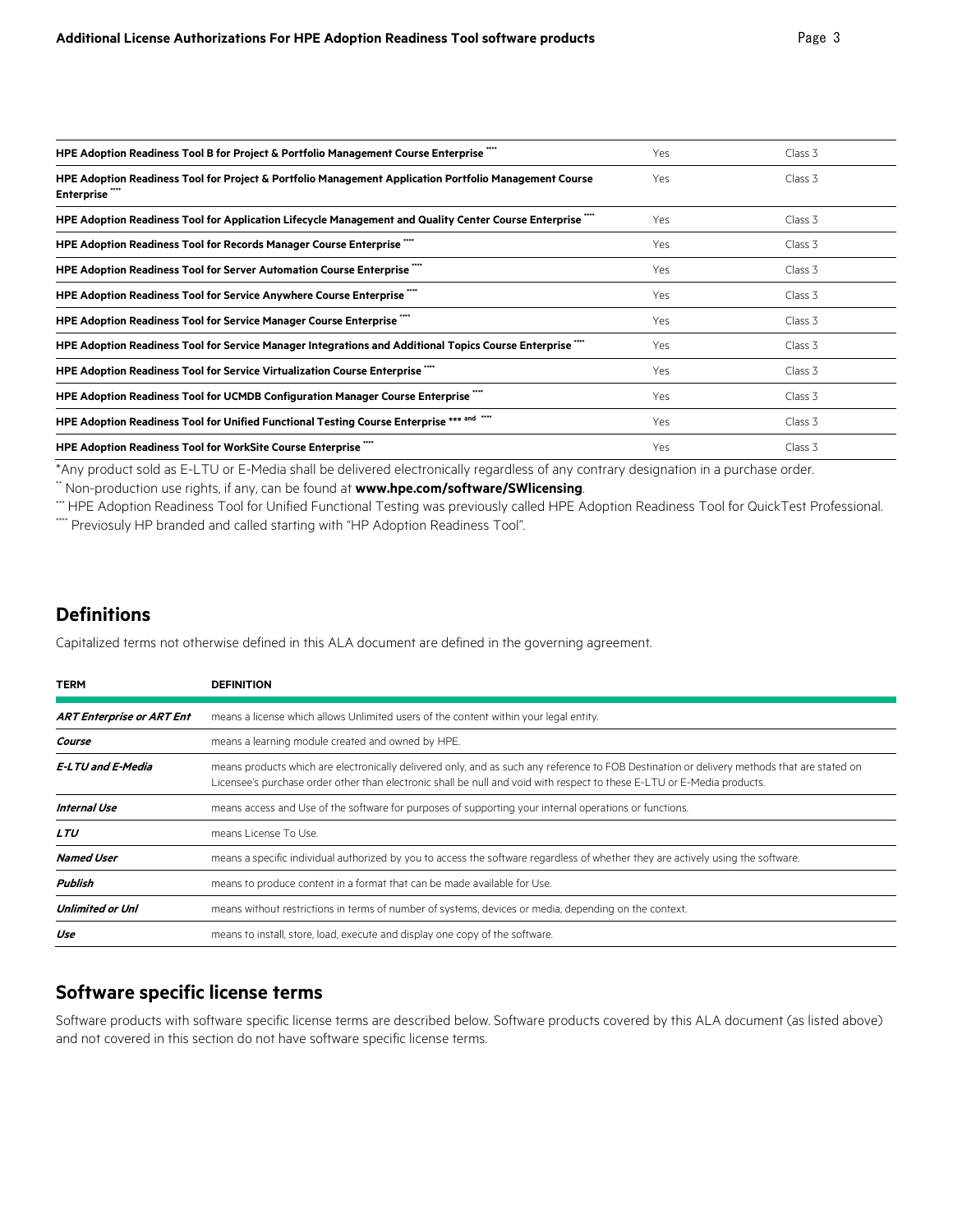## **HPE Adoption Readiness Tool (ART) Courses (previously called HP Adoption Readiness Tool Courses)**

HPE ART Courses as described above contain two main deliverables: Published content and source content.

- The Published content includes Course modules, simulations, documents and a website template for deployment of content to Named Users.
- The source content includes the material that was used to create the Published content.

An HPE ART Course license grants the right to use the Course only in conjunction with the HPE ART Named User license.

## **HPE Adoption Readiness Tool (ART) Enterprise Learning Edition (ELE) Named Users**

An HPE ART Enterprise Learning Edition Named User license allows You to a) view/read/consume Published ART ELE content b) create, manipulate, modify and Publish the source content of the HPE ART ELE Course or a non-HPE Branded course ; c) Publish additional outputs from the source content. (These outputs, which are not included in the Published source content, include test scripts, course packages for a Learning Management System (LMS) upload and student guides) of the HPE ART ELE Course or a non-HPE Branded course.

The quantity of HPE ART ELE Named Users purchased at a minimum must be equal to the number of users who will be viewing ART ELE content, including developers who will customize or create content. The ony exception is HPE ART ELE Named User 25001+/50 Pack, which allows up to 250,000 users for single order purchase

## **HPE Adoption Readiness Tool (ART) Named Users (previously called HP Adoption Readiness Tool Author Dev Kit)**

An HPE ART Named User license allows You to a) view/read/consume Published ART content b) create, manipulate, modify and Publish the source content of the HPE ART Course or a non-HPE Branded course ; c) Publish additional outputs from the source content. (These outputs, which are not included in the Published source content, include test scripts, course packages for Learning Management System (LMS) upload and student guides) of the HPE ART Course or a non-HPE Branded course.

The quantity of HPE ART Named Users purchased at a minimum must be equal to the number of users who will be viewing ART content, including developers who will customize or create content.

## **Other HPE Adoption Readiness Tool (ART) Software**

Only for those licenses previously purchased as HPE ART Course Enterprise (Ent) and/or HPE ART Author DevKit, the following terms apply:

#### **HPE Adoption Readiness Tool (ART) Enterprise Learning Edition (ELE) Author Dev Kit**

HPE Adoption Readiness Tool Enterprise Learning Edition Author Dev Kit is licensed on a Named User basis. Each developer will be considered a Named User and the quantity of HPE Adoption Readiness Tool Enterprise Learning Edition Author Dev Kits purchased at a minimum must be equal to the number of developers who will be using the Software to customize or create content. The HPE Adoption Readiness Tool Enterprise Learning Edition Author Dev Kit can be used to manipulate, modify and Publish HPE ART Course content purchased from HPE and can also be used to create content on other topics and third-party applications.

#### **HPE Adoption Readiness Tool (ART) Author Dev Kit (previously called HP Adoption Readiness Tool Author Dev Kit)**

HPE Adoption Readiness Tool Author Dev Kit is licensed on a Named User basis. Each developer will be considered a Named User and the quantity of HPE Adoption Readiness Tool Author Dev Kits purchased at a minimum must be equal to the number of developers who will be using the Software to customize or create content. The HPE Adoption Readiness Tool Author Dev Kit can be used to manipulate, modify and Publish HPE ART Course content purchased from HPE and can also be used to create content on other topics and third-party applications.